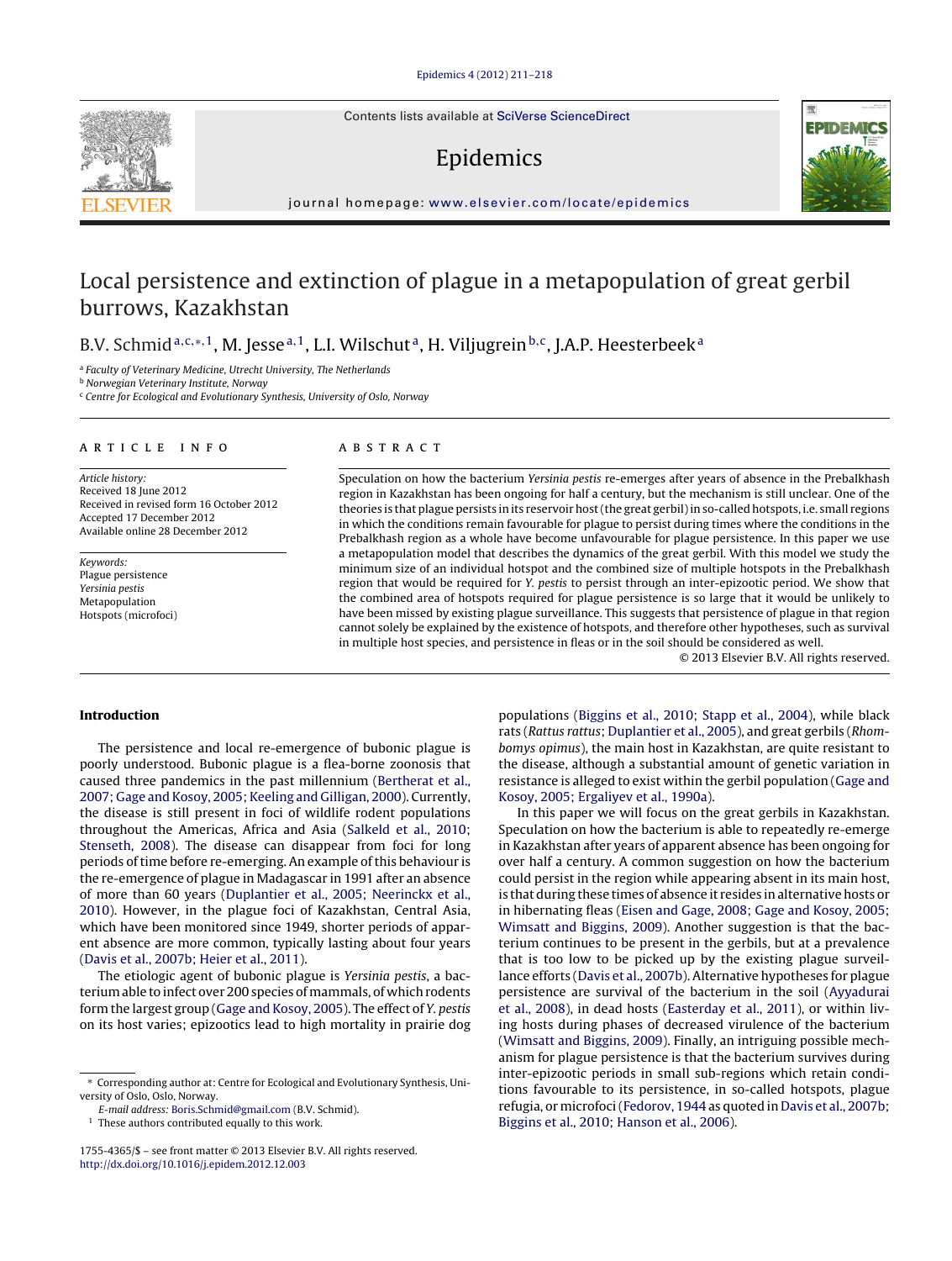To test whether such hotspots are a viable mechanism through which plague can locally persist, we constructed and studied a spatial model based on the Prebalkhash plague focus in Kazakhstan. The model is a metapopulation model, in which each subpopulation consists of a single great gerbil burrow system ([Davis](#page-7-0) et [al.,](#page-7-0) [2007a\),](#page-7-0) with its own infection dynamics. The objective of this study is to determine the minimum size needed for plague to persist in a single hotspot, or in a set of multiple hotspots, for the time of an average inter-epizootic period  $(\pm 4$  years, [Davis](#page-7-0) et [al.,](#page-7-0) [2004\).](#page-7-0) In the case where we study the minimum size of a single hotspot, our objective is analogous to determining the Critical Community Size for single homogeneously mixing populations ([Diekmann](#page-7-0) [and](#page-7-0) [Heesterbeek,](#page-7-0) [2000\),](#page-7-0) i.e. the "critical metapopulation size" of the great gerbil burrow system in Kazakhstan that is needed for Y. pestis to persist without invoking additional mechanisms.

#### **Background and model**

#### Biology of the gerbils in the Prebalkhash region

The Prebalkhash region is the largest of the 10 plague foci in Kazakhstan [\(Lowell](#page-7-0) et [al.,](#page-7-0) [2007\).](#page-7-0) A well-studied sub-region ([Davis](#page-7-0) et [al.,](#page-7-0) [2007b;](#page-7-0) [Kausrud](#page-7-0) et al., [2007\)](#page-7-0) of this focus is located south-east of lake Balkhash, and consists of the Bakanas, Akdala and Saryesikotrau plains. These plains together cover  $\pm 150$  km by 300 km, and form the study area to which our results apply. It experiences an arid continental climate with temperatures frequently falling below −20 ◦C in winter, and reaching more than 35 ◦C in summer. Precipitation is less than 200 mm per year [\(Kausrud](#page-7-0) et [al.,](#page-7-0) [2007\),](#page-7-0) and the vegetation cover is sparse, with a low diversity of plant species ([Addink](#page-6-0) et [al.,](#page-6-0) [2010\).](#page-6-0)

The main plague host in the Prebalkhash region is the great gerbil, R. opimus, a social burrowing rodent. Great gerbils live in burrows and adjust their daily activity pattern to the season, enabling them to survive in the harsh climate ([Kausrud](#page-7-0) et [al.,](#page-7-0) [2007;](#page-7-0) [Prakash](#page-7-0) [and](#page-7-0) [Ghosh,](#page-7-0) [1975\).](#page-7-0) Burrows are relatively permanent and elaborate features in the landscape, consisting of multiple entrances, food chambers and nesting rooms ([Addink](#page-6-0) et [al.,](#page-6-0) [2010;](#page-6-0) [Kausrud](#page-6-0) et [al.,](#page-6-0) [2007;](#page-6-0) [Prakash](#page-6-0) [and](#page-6-0) [Ghosh,](#page-6-0) [1975\).](#page-6-0) Their density in the Prebalkhash varies between 2 and 7 burrows per hectare [\(Addink](#page-6-0) et [al.,](#page-6-0) [2010;](#page-6-0) [Davis](#page-6-0) et [al.,](#page-6-0) [2004\).](#page-6-0) As a result of climatic, seasonal and annual changes in population size, the local fraction of burrows that is occupied by a gerbil family fluctuates between almost 0% to nearly 100% [\(Davis](#page-7-0) et [al.,](#page-7-0) [2004;](#page-7-0) [Samia](#page-7-0) et [al.,](#page-7-0) [2011\).](#page-7-0) Great gerbils live in family groups of typically one adult male, one or more females and their immature offspring [\(Randall](#page-7-0) et [al.,](#page-7-0) [2005\).](#page-7-0) Adult females produce 1–3 litters each year, between April and September, with 4–7 offspring in each litter. All of the male and approximately half of the female offspring migrate from the nest within 18 months ([Randall](#page-7-0) et [al.,](#page-7-0) [2005\).](#page-7-0)

Fleas of all life stages predominantly reside in the burrow detritus, but adult fleas will also reside on gerbils for an hour a day to feed on their blood [\(Burroughs,](#page-7-0) [1947;](#page-7-0) [Eisen](#page-7-0) et [al.,](#page-7-0) [2007\).](#page-7-0) The dominant vectors of Y. pestis are fleas of the genera Xenopsylla and Coptopsylla [\(Rapoport](#page-7-0) et [al.,](#page-7-0) [2010\).](#page-7-0) Adult Xenopsylla fleas feed on gerbils predominantly from spring to autumn, except during the hottest months of summer, and hibernate through winter ([Bibikova](#page-7-0) et [al.,](#page-7-0) [1963](#page-7-0) as quoted in [Samia](#page-7-0) et [al.,](#page-7-0) [2007\).](#page-7-0) Adult Coptopsylla fleas are active in autumn and winter ([Ji-You,](#page-7-0) [1986\).](#page-7-0) Some of the other flea genera that live within the burrows are active throughout the year, and thus the gerbils are effectively continuously parasitized by fleas. When fleas feed on the blood of a plague-infected gerbil while the latter is undergoing a bacteremic episode [\(Eisen](#page-7-0) et [al.,](#page-7-0) [2007\),](#page-7-0) the fleas become infected with the plague bacteria themselves, due to the high concentrations of plague bacteria present in

the blood of the gerbil during a bacteremia ([Perry](#page-7-0) [and](#page-7-0) [Fetherston,](#page-7-0) [1997;](#page-7-0) [Burdo,](#page-7-0) [1965\).](#page-7-0) Infected fleas can transmit the infection to other gerbils almost directly (through so-called early-phase transmission; [Eisen](#page-7-0) et [al.,](#page-7-0) [2007\),](#page-7-0) or through active regurgitation of the bacteria from the flea foregut into the gerbil [\(Bacot](#page-6-0) [and](#page-6-0) [Martin,](#page-6-0) [1914\).](#page-6-0)

There are two possible routes for the transfer of plague between burrows by gerbils and their fleas. The first is through infected juvenile gerbils that migrate to another burrow. Migration is characterized by its low frequency (once or twice in the life of a gerbil; [Randall](#page-7-0) et [al.,](#page-7-0) [2005\),](#page-7-0) and its relatively long distance. The second route is through infected fleas that drop off a gerbil after a bout of feeding, while that gerbil is visiting another burrow during their foraging activity, or as part of their social behaviour [\(Randall](#page-7-0) et [al.,](#page-7-0) [2005;](#page-7-0) [Davis](#page-7-0) et [al.,](#page-7-0) [2007b,](#page-7-0) [2008\).](#page-7-0) If a large fraction of the burrows in the desert system is occupied by gerbil families, then the transmission of plague between burrows is more efficient, and a local plague outbreak can result in an epizootic period in the whole Prebalkhash region [\(Davis](#page-7-0) et [al.,](#page-7-0) [2004\).](#page-7-0) [Davis](#page-7-0) et al. (2004) showed that the abundance threshold for plague epizootics can indeed be expressed as the necessary fraction of burrows that needs to be occupied by gerbil families (or more precisely, the product of burrow density and fraction of occupied burrows; [Davis](#page-7-0) et [al.,](#page-7-0) [2008\).](#page-7-0) In this regard, the burrow and its possible occupants can be seen as a subpopulation within a larger metapopulation ([Davis](#page-7-0) et [al.,](#page-7-0) [2007a\),](#page-7-0) and the spread of plague between the burrows can be characterized mathematically as a percolation phenomenon [\(Davis](#page-7-0) et [al.,](#page-7-0) [2008\).](#page-7-0) Recent research has shown that besides gerbil occupancy, the flea burden of these gerbils also appears to be an important factor in determining the percolation of plague through the Prebalkhash region [\(Reijniers](#page-7-0) et [al.,](#page-7-0) [2012\).](#page-7-0)

### Model description

The spread of plague is studied in a spatially explicit metapopulation model, whose subpopulations (the burrows) are structured in space on a regular square lattice. Such a lattice is assumed to reflect the over-dispersed distribution and relatively constant density of gerbil burrows in the Prebalkhash region [\(Addink](#page-6-0) et [al.,](#page-6-0) [2010\).](#page-6-0) The metapopulation model is based on an existing metapopulation model [\(Jesse](#page-7-0) et [al.,](#page-7-0) [2008\),](#page-7-0) which has been tailored to meet the specifics of gerbil ecology. The model describes a population of great gerbils living in burrows, and within each burrow the gerbils and fleas are assumed to mix homogeneously. The gerbils in the model experience SIRS-type infection dynamics, and can thus be in one of the following states: susceptible (S), infectious (I) or recovered/immune (R). Recovered gerbils are only temporarily immune to reinfection by plague, and regain susceptibility after a certain period [\(Begon](#page-6-0) et [al.,](#page-6-0) [2006;](#page-6-0) [Park](#page-6-0) et [al.,](#page-6-0) [2007\).](#page-6-0)

The model uses a discrete-time approximation of the processes of birth, death, recovery, and migration of gerbils, the process of flea dispersion, and the process of gerbil infection by infected fleas. Each time step, the number of births, etc., per burrow is stochastically determined by discrete probability distributions (see [Table](#page-2-0) 1 for details on the distributions used). The time step is set to five days, which corresponds to the typical incubation time of plague in gerbils (i.e. going from S to I), and the minimal infectious period of gerbils (i.e. going from I to R) [\(Rivkus](#page-7-0) et [al.,](#page-7-0) [1973;](#page-7-0) [Shmuter](#page-7-0) et [al.,](#page-7-0) [1959\),](#page-7-0) and thus provides an upper limit in the model on how quickly gerbils within the model can move through various stages of infection.

The number of gerbils per epidemiological state in a burrow  $x$ at time t is denoted by  $S_x(t)$ ,  $I_x(t)$ ,  $R_x(t)$  and the total number of gerbils in a burrow x is given by  $N_x(t)$ . The different gerbil and flea processes occur within each timestep in the order that they are listed above. The order is artificial, because all these processes are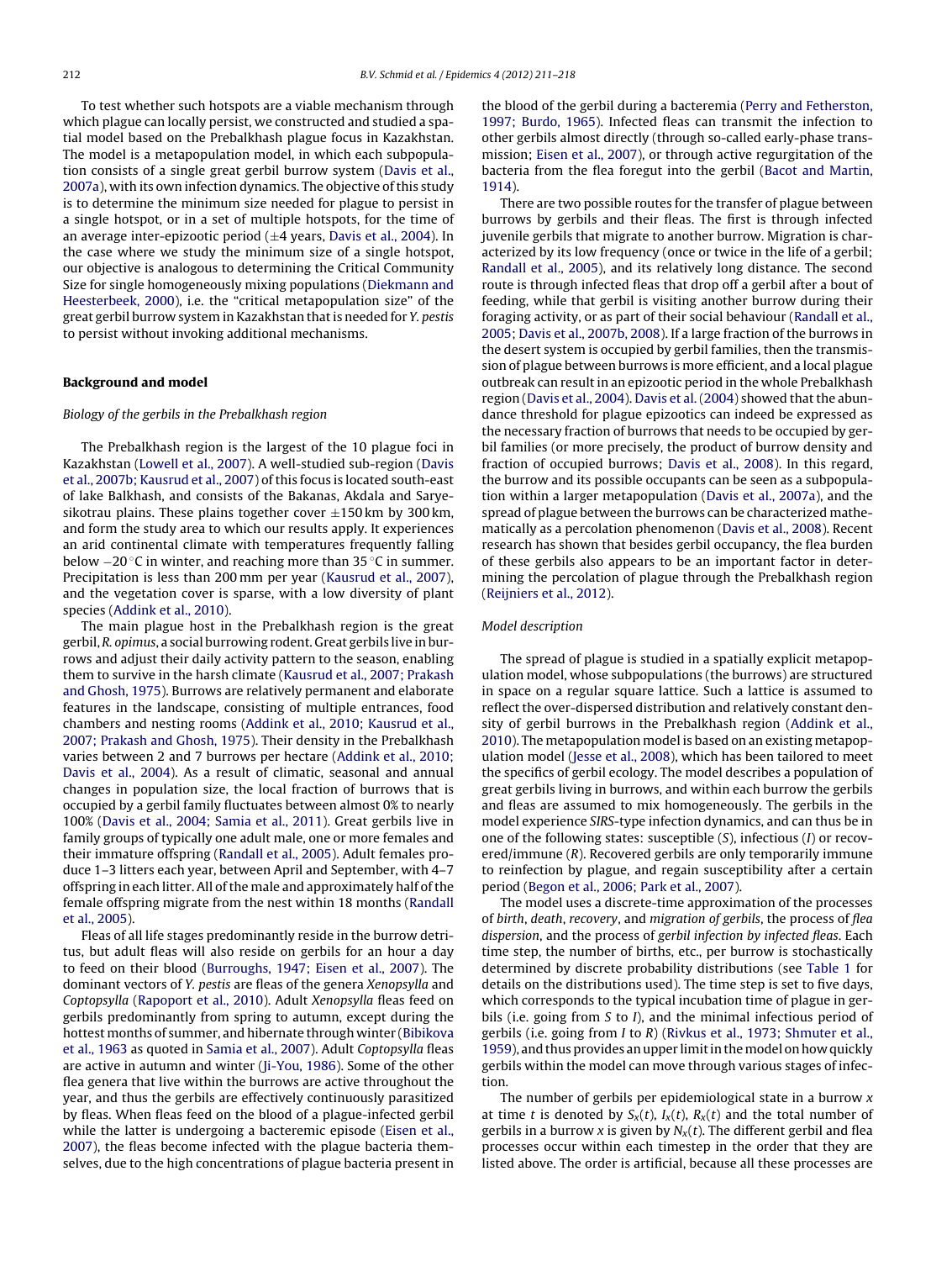#### <span id="page-2-0"></span>**Table 1**

All reported rates are per time step, and where a range is indicated, the rate changes according to a sine function (see Fig. 1). I: [Randall](#page-7-0) et [al.](#page-7-0) [\(2005\).](#page-7-0) II: [Korneyev](#page-7-0) [\(1968\),](#page-7-0) [Rudenchik](#page-7-0) [\(1967\),](#page-7-0) [Prakash](#page-7-0) [and](#page-7-0) [Ghosh](#page-7-0) [\(1975\),](#page-7-0) [Randall](#page-7-0) et [al.](#page-7-0) [\(2005\),](#page-7-0) and [Frigessi](#page-7-0) et [al.](#page-7-0) [\(2005\).](#page-7-0) III: Biologically reasonable estimates based on the net growthrates reported in [Frigessi](#page-7-0) et [al.](#page-7-0) [\(2005\).](#page-7-0) IV: Estimated from plague survival rates of gerbils with different levels of innate resistance in [Ergaliyev](#page-7-0) [and](#page-7-0) [Pole](#page-7-0) [\(1990\)](#page-7-0) and [Ergaliyev](#page-7-0) et [al.](#page-7-0) [\(1990b,a\).](#page-7-0) V: [Begon](#page-6-0) et [al.](#page-6-0) [\(2006\)](#page-6-0) and [Park](#page-7-0) et [al.](#page-7-0) [\(2007\).](#page-7-0) VI: Erring on the high side of the 6.4% estimated by [Eisen](#page-7-0) et [al.](#page-7-0) [\(2007\).](#page-7-0)

| Parameter        | Definition                                                                                                                                                                                             | Values                                                                                                                                          |                                                              | Sources        |
|------------------|--------------------------------------------------------------------------------------------------------------------------------------------------------------------------------------------------------|-------------------------------------------------------------------------------------------------------------------------------------------------|--------------------------------------------------------------|----------------|
|                  |                                                                                                                                                                                                        | Summer value                                                                                                                                    | Winter value                                                 |                |
| m<br>$d_{\rm H}$ | Migration rate of gerbils<br>Fraction of fleas that disperse from each burrow per timestep<br>Birth rate of gerbils<br>Death rate of uninfected gerbils                                                | $Bin(S_x + I_x + R_x, p), p \in [0, 0.033]$<br>[0.1, 0.3]<br>Pois( $\lambda$ ), $\lambda \in \{0, 0.077\}$<br>$Bin(S_x + R_x, p)$ , $p = 0.007$ | $\Omega$<br>0.1<br>$Bin(S_x + R_x, p), p \in [0.007, 0.044]$ | Ш<br>Ш         |
| Parameter        | Definition                                                                                                                                                                                             | Year-round value                                                                                                                                |                                                              | Sources        |
| dι               | Death rate of infected gerbils<br>Recovery rate of infected gerbils<br>Rate of loss of immunity in gerbils<br>Transmission chance from flea to gerbil, per infected flea per day<br>Time step of model | $Bin(I_x, p)$ , $p = 0.086$<br>$Bin(I_x, p)$ , $p = 0.52$<br>$Bin(R_x, p)$ , $p = 0.037$<br>0.1<br>5 days                                       |                                                              | IV<br>IV<br>VI |

continuous in reality. However, in a discrete model it is necessary to impose an order of events, such that the probabilities of e.g. dying or recovering, are consistently applied to the correct number of individuals, and to ensure that biological constraints such as the minimal incubation time of infected individuals are respected. The model can be written as a set of stochastic difference equations:

$$
S_x(t + 1) = S_x(t) + bN_x(t) - d_u S_x(t) - \rho S_x(t)
$$
  
+  $gR_x(t) - mS_x(t) + M_S(x, t),$  (1)

where *b* is a seasonal per capita birth rate,  $d_u$  is the death rate for uninfected gerbils, g the rate at which gerbils lose their immunity, m the per capita migration rate, and  $M_s(x, t)$  gives the number of susceptible gerbils migrating into burrow x. The birth, death, and migration rate are seasonal in reality [\(Frigessi](#page-7-0) et [al.,](#page-7-0) [2005;](#page-7-0) [Randall](#page-7-0) et [al.,](#page-7-0) [2005\),](#page-7-0) and are implemented as discrete probability distributions, whose parameter values vary during the year (see Fig. 1 and Table 1 for details).



**Fig. 1.** Simplified model implementation of seasonal effects on the gerbil population dynamics. Four gerbil parameters have seasonal effects assigned to them in the model. Gerbil birth rate (green), migration rate (black), and the fraction of fleas that disperse from each burrow per timestep, as a result of gerbil foraging and social activities (blue) have their peak rate during the summer season. The deathrate of uninfected gerbils (red) has it peak rate during the winter season. Further details on the implementation of these seasonal effects are listed in the text and in Table 1. The model assumes a constant annual cycle, consisting of a 5 month summer, starting on the 1st of April, followed by a 7 month winter season. (For interpretation of the references to colour in this figure legend, the reader is referred to the web version of the article.)

The probability  $\rho$  that a susceptible gerbil in a burrow becomes infected through fleabites from infected fleas is approximated in the model by the equation

$$
\rho = 1 - (1 - h)^{\prod_f (x, t) / N_x(t)},\tag{2}
$$

where  $h$  is the chance that a single infected flea transfers the infection to the gerbil during its daily feeding bout and  $I_f(t)$  is the number of infected fleas in burrow x. The fraction  $I_f(x, t)/N_x(t)$  gives the average number of infected fleas foraging on a gerbil at time  $t$ . Under the assumption that the infected fleas are uniformly distributed over the available gerbils, the probability  $\rho$  can be approximated as 1 minus the chance that a susceptible gerbil doesnot become infected by any of the infected fleas feeding on it during T consecutive days (where  $T = 5$ ).

The model equations that govern the number of infected and recovered gerbils per burrow are:

$$
I_x(t+1) = I_x(t) + \rho S_x(t) - rI_x(t) - d_I I_x(t) - mI_x(t) + M_I(x, t),
$$
  
\n
$$
R_x(t+1) = R_x(t) + rI_x(t) - gR_x(t) - d_u R_x(t) - mR_x(t) + M_R(x, t),
$$
\n(3)

where the per capita recovery rate is denoted by r and the death rate of infected gerbils by  $d_l$ . Both parameters are based on observations by [Ergaliyev](#page-7-0) [and](#page-7-0) [Pole](#page-7-0) [\(1990\)](#page-7-0) and [Ergaliyev](#page-7-0) et [al.](#page-7-0) [\(1990a,b\),](#page-7-0) and are implemented in the model as binomial probability distributions with a probability p of 0.52 and 0.086, respectively. Because  $\rho$  can be a fraction, the number of newly infected gerbils ( $\rho \times S_{x}(t)$ ) is rounded to a natural number using a Bernoulli distribution. The parameter values, their probability distribution, and their sources are summarized in Table 1. The effects of seasonality are shown in Fig. 1, and discussed in more detail below.

The hot summers and cold winters of the continental climate in the Prebalkhash region have a large impact on the local gerbil ecology ([Frigessi](#page-7-0) et [al.,](#page-7-0) [2005;](#page-7-0) [Stenseth](#page-7-0) et [al.,](#page-7-0) [2006;](#page-7-0) [Kausrud](#page-7-0) et [al.,](#page-7-0) [2007\).](#page-7-0) Its seasonal influence on the local gerbil population can be adequately described by a 5 month summer period starting in spring, alternated by a 7 month winter period [\(Frigessi](#page-7-0) et [al.,](#page-7-0) [2005\).](#page-7-0) Examples of the effect of seasonality on the gerbil population are the birthrate of gerbils, which is larger than zero between spring and autumn, but is zero during the winter months; their death rate, which is limited during the summer months, but kills  $\pm 65\%$  of the population during the winter months ([Prakash](#page-7-0) [and](#page-7-0) [Ghosh,](#page-7-0) [1975](#page-7-0) as cited in [Frigessi](#page-7-0) et [al.,](#page-7-0) [2005\).](#page-7-0) Similarly, migration of juvenile gerbils is predominantly successful if migration occurs between spring and fall, and is otherwise frequently associated with a premature death of the migrating gerbil [\(Randall](#page-7-0) et [al.,](#page-7-0) [2005\).](#page-7-0) Finally, during the winter season, the gerbils have a shorter (but not well quantified) period of day-time activity [\(Prakash](#page-7-0) [and](#page-7-0) [Ghosh,](#page-7-0) [1975;](#page-7-0) [Randall](#page-7-0) et [al.,](#page-7-0) [2005;](#page-7-0) [Frigessi](#page-7-0) et [al.,](#page-7-0) [2005\),](#page-7-0) foraging less outside (instead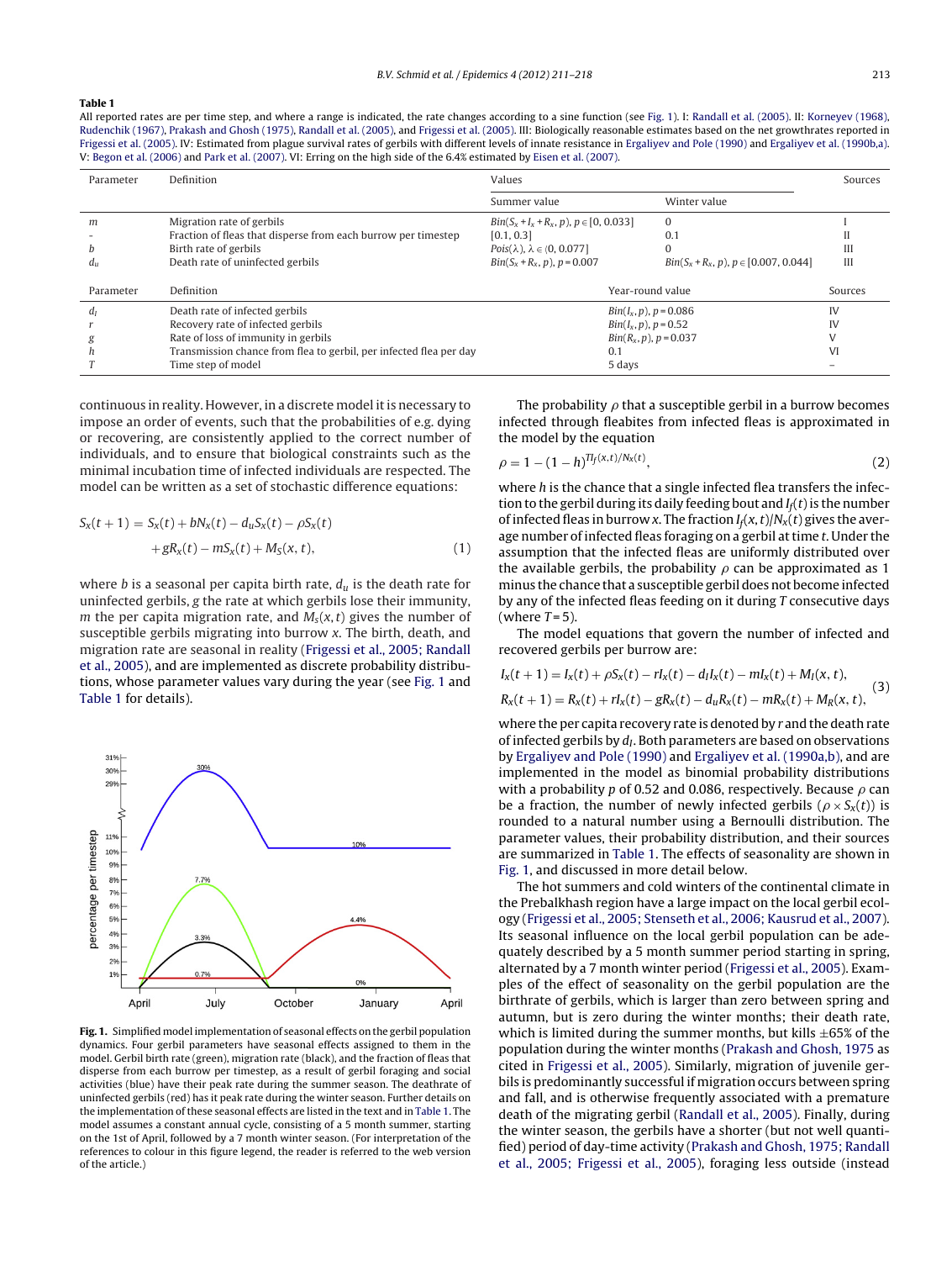depending more on stored food; [Kelt,](#page-7-0) [2011\),](#page-7-0) and thus interact less with neighbouring burrows. The exact shape of the relationship between seasonality and many of the aspects of gerbil life in the Prebalkhash region is not known, and therefore we have implemented the impact of seasonality in the model by applying a simple seasonal effect on four gerbil parameters that vary between summer and winter, and are important for disease transmission (birthrate, deathrate, migration rate, and foraging rate). The seasonal effect that is applied in the model to these parameters is a constant rate that is appropriate for that season, or a sine function with domain  $0 - \pi$  that reaches a maximum halfway through the season before declining again (see [Table](#page-2-0) 1 and [Fig.](#page-2-0) 1 for a specification of the function per parameter). Although the start of the summer season in the Prebalkhash, and the extremity of the seasonality will fluctuate between years with climate fluctuations ([Kausrud](#page-7-0) et [al.,](#page-7-0) [2010\),](#page-7-0) the model assumes no variation in the seasonality between years, and always starts the 5 month summer season at the beginning of spring [\(Frigessi](#page-7-0) et [al.,](#page-7-0) [2005\),](#page-7-0) which we interpreted as the 1st of April.

We assume in this model that the effect of seasonal variation in temperature and humidity on flea ecology can be neglected, because these fleas reside on the warm-blooded gerbils, or in the detritus of the burrow microclimate ([Ben](#page-7-0) [Ari](#page-7-0) et [al.,](#page-7-0) [2011\),](#page-7-0) and have a stable source of food (gerbil blood), and are thus at least partially buffered from the effects of seasonality. It has been shown that inter-annual fluctuations in the temperature and humidity to some degree affect flea ecology and the ability of fleas to transmit plague ([Stenseth](#page-7-0) et [al.,](#page-7-0) [2006\),](#page-7-0) but the effects on a seasonal timescale are less well-described in the literature. If low temperatures indeed reduce overall flea activity levels ([Bibikova](#page-7-0) et [al.,](#page-7-0) [1963](#page-7-0) as quoted in [Stenseth](#page-7-0) et [al.,](#page-7-0) [2006\),](#page-7-0) then the effect would be that plague persistence within a burrow in winter would become less likely, as gerbils still clear the disease at the same rate, but the infection rate of new gerbils would be lower.

There is no information available that indicates that the recovery rate or the death rate of infected gerbils depends on season, but there is disagreement in the literature on whether the rate of decay of antibodies that confer immunity to plague is seasonal. We have opted to conservatively chose that as with the other within-body processes (recovery rate and death rate of infected gerbils) in the model, the loss of immunity in the model is not seasonal ([Begon](#page-6-0) et [al.,](#page-6-0) [2006\).](#page-6-0)

The model describes the population of great gerbils living in burrows spaced 50 m apart, resulting in a density of 4 burrows per ha. This is at the higher end of the Prebalkhash density range of 0.84–4.84 burrows per hectare according to [Davis](#page-7-0) et [al.](#page-7-0) [\(2008\),](#page-7-0) and is a suitable choice for the burrow density of putative hotspots: areas where the burrow density is high, will more frequently have a density of occupied burrows that is above the necessary percolation threshold for plague transmission [\(Davis](#page-7-0) et [al.,](#page-7-0) [2008;](#page-7-0) [Addink](#page-7-0) et [al.,](#page-7-0) [2010\),](#page-7-0) which facilitates the persistence of plague in the area. The size of the studied lattices range from  $3 \times 3$  burrows (corresponding to 150 m  $\times$  150 m, or 2.25 ha) to 40  $\times$  40 burrows (corresponding to  $2000 \text{ m} \times 2000 \text{ m}$ , 400 ha).

We define a hotspot as a small region in which the conditions remain favourable for plague to persist during times where the conditions in the Prebalkhash region as a whole have become unfavourable for plague persistence. We assume that gerbils living within a hotspot during an inter-epizootic period have little incentive to venture outside the hotspot, as there will be few gerbils to interact with, and few foraging opportunities to exploit outside the hotspot. Under these circumstances, a hotspot can be represented in a model system as an independent region, without any interactions with the outside world. We therefore treat the burrows at the boundaries of a modelled hotspot as having no neighbours outside the hotspot: the gerbils in these burrows still migrate and forage



**Fig. 2.** Available distance and frequency information on foraging and migration in gerbils [\(Davis](#page-7-0) et [al.,](#page-7-0) 2008; Randall et al., [2005;](#page-7-0) Begon et al., [2006\)](#page-7-0) and fleas [\(Korneyev,](#page-7-0) [1968;](#page-7-0) [Rudenchik,](#page-7-0) [1967\).](#page-7-0) Capture-recapture data on the daytime travel distance of gerbils, expressed in metres (top x-axis) and in the corresponding distance expressed in 'burrow distance' (bottom  $x$ -axis), based on the average burrow density on the experiment's site.

as much as the gerbils elsewhere in the hotspot, but divide their attention over fewer burrows.

Migration of the great gerbil is typically limited to 100–500 m (Fig. 2), as capture-recapture experiments of R. opimus in the Prebalkhash region ([Begon](#page-6-0) et [al.,](#page-6-0) [2006\),](#page-6-0) and under similar circumstances in the Kyzylkum desert (Uzbekistan; [Randall](#page-7-0) et [al.,](#page-7-0) [2005\)](#page-7-0) show. In the model, migrating gerbils are moved from their original burrow to a randomly chosen burrow (independent of occupancy status) within 1–10 steps on the model grid. Migrating gerbils are assumed to move instantly from one burrow to another and do not visit burrows or change infection status while migrating.

In the model, the flea population size within a burrow is assumed to be in a quasi-steady state with the gerbil population size of that burrow (that is, prior to the flea-dispersal process, where fractions of the flea population are exchanged with neighbouring burrows). As fleas have a short lifespan compared to gerbils, the flea populations within a burrow will generally quickly adjust in size to an equilibrium state that reflect the number of gerbils in that burrow ([Frigessi](#page-7-0) et [al.,](#page-7-0) [2005;](#page-7-0) [Krasnov](#page-7-0) et [al.,](#page-7-0) [2002\).](#page-7-0) This assumption might not be valid outside hotspot regions, specifically during periods of explosive growth and catastrophic collapse of the gerbil population. However, within hotspots the conditions for gerbil survival are supposed to be more stable, and thus the number of fleas and gerbils could generally be in this equilibrium state. We further assume a constant number of 100 fleas per gerbil, and thus the number of fleas  $N_f(t)$  in a burrow at time t is given by  $100N_x(t)$ , where  $N_x(t)$  is the number of gerbils in burrow x at time t.

The flea population size within a burrow after the process of flea dispersal to neighbouring burrows is modelled as follows: first the processes that influence the number of gerbils per burrow are quantified. Subsequently, the flea population size per burrow is calculated from the number of gerbils in each burrow (see directly above), and the fraction of these fleas that are infected with plague is calculated based on the number of infected gerbils present in each burrow (see below, Eq. [\(4\)\).](#page-4-0) Finally, the flea population of infected and uninfected fleas within each burrow is dispersed to neighbouring burrows, by means of the foraging and social behaviour of gerbils ([Randall](#page-7-0) et [al.,](#page-7-0) [2005;](#page-7-0) [Davis](#page-7-0) et [al.,](#page-7-0) [2007b,](#page-7-0) [2008\).](#page-7-0) The model assumptions are that each burrow distributes a uniform fraction (dependent on season, see [Table](#page-2-0) 1 and [Fig.](#page-2-0) 1) of its fleas to neighbouring burrows within a Manhattan distance of two steps, regardless of the occupancy state or the number of neighbours of the burrow (burrows on the edge of a lattice have fewer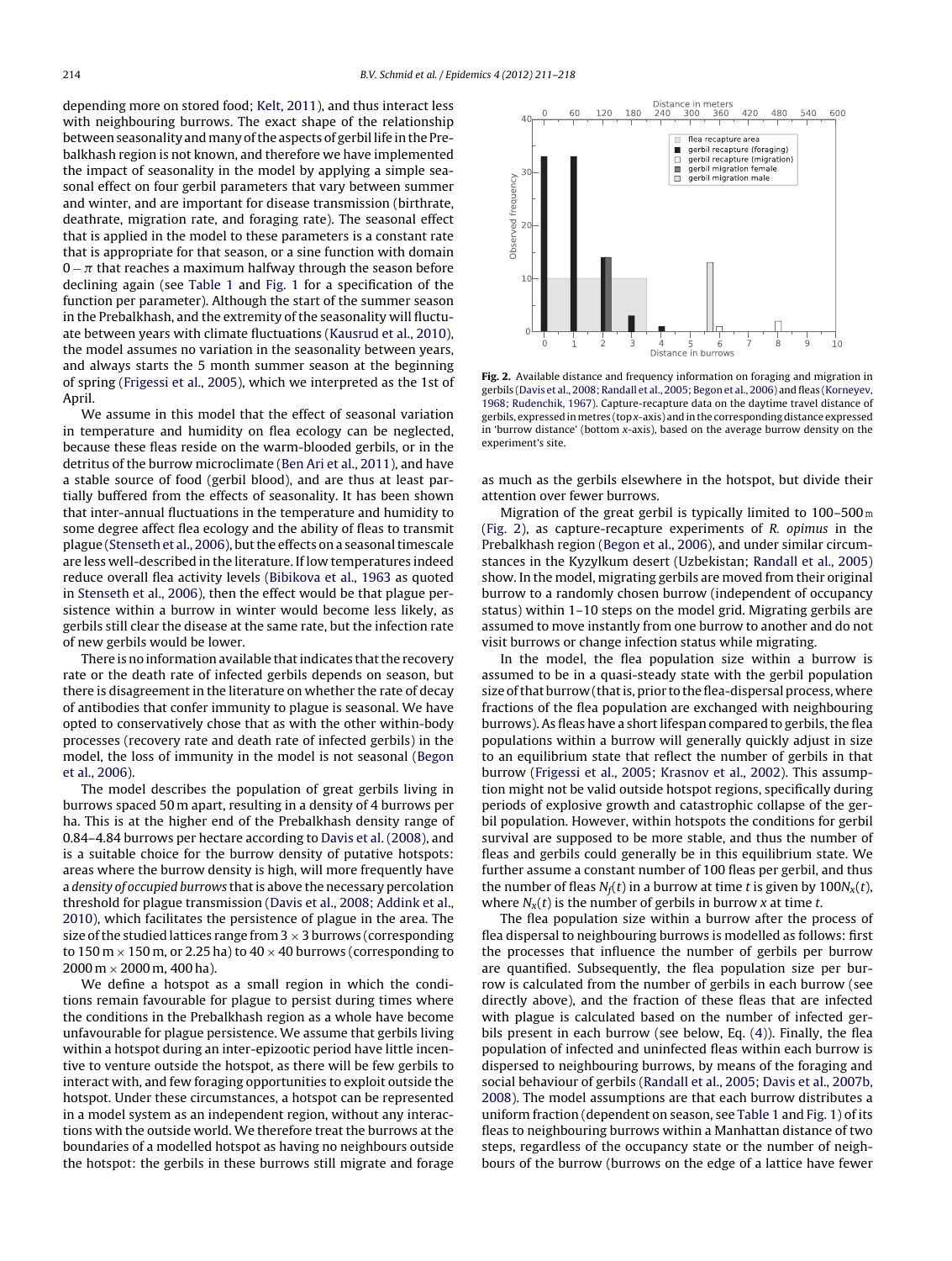<span id="page-4-0"></span>neighbours). Furthermore, twice as many fleas are distributed to burrows at a distance of one step, as are distributed to burrows at a distance of two steps. The resulting flea dispersion of this implementation is similar to observed experimental results [\(Korneyev,](#page-7-0) [1968;](#page-7-0) [Rudenchik,](#page-7-0) [1967](#page-7-0) as quoted in [Davis](#page-7-0) et [al.,](#page-7-0) [2007a\).](#page-7-0) The number of fleas per burrow after their dispersal is used to calculate per burrow the probability  $\rho$  that susceptible gerbils within the burrow become infected by infected fleas (Eq. [\(2\)\).](#page-2-0)

The innate level of plague resistance of R. opimus determines the frequency with which gerbils experience episodes of bacteremia during an infection with plague, as well as the duration of the infection ([Korneyev,](#page-7-0) [1968;](#page-7-0) [Rudenchik,](#page-7-0) [1967;](#page-7-0) [Prakash](#page-7-0) [and](#page-7-0) [Ghosh,](#page-7-0) [1975\).](#page-7-0) Higher levels of innate plague resistance reduces both the frequency of bacteremia, and the infection duration, and thus lowers the number of fleas that are likely to become infected per infected gerbil. When infected, the rat flea Xenopsylla cheopis has a welldocumented median survival time of only 2 weeks [\(Lorange](#page-7-0) et [al.,](#page-7-0) [2005\),](#page-7-0) due to starvation caused by a blockage formed in the foregut of the flea by Y. pestis. For the dominant flea species in the Prebalkhash, [Bibikova](#page-7-0) [and](#page-7-0) [Klassovskii](#page-7-0) [\(1974\)](#page-7-0) report that these either eliminate the plague bacteria in 2–3 weeks, or become blocked by the bacteria and die within 1–12 days. The number of infected fleas is therefore expected to adjusts itself relatively quickly to the number of infected gerbils within each burrow. This relationship has been approximated in the model by

$$
I_f(x,t) = 100aI_x(t)^E,
$$
\n(4)

where  $I_f(x, t)$  is the number of infected fleas in burrow x at time t,  $I_x(t)$  the number of infected gerbils in burrow x at time t, and E is a phenomenological constant for level of plague resistance. The parameter values  $a = 0.11$  and  $E = 0.4$  are chosen to tune the number of infected fleas such that the equation fits the observed plague prevalences and plague-related death rate in gerbils ([Davis](#page-7-0) et [al.,](#page-7-0) [2004;](#page-7-0) [Ergaliyev](#page-7-0) [and](#page-7-0) [Pole,](#page-7-0) [1990;](#page-7-0) [Ergaliyev](#page-7-0) et [al.,](#page-7-0) [1990b,a\)](#page-7-0) and fleas ([Bibikova](#page-7-0) [and](#page-7-0) [Klassovskii,](#page-7-0) [1974\).](#page-7-0)

#### **Results**

We defined hotspots as small regions in which the conditions remain favourable for plague to persist during times where the conditions in the Prebalkhash region as a whole have become unfavourable for plague persistence. To study how favourable the conditions within a region need to be in order for that region to act as a hotspot, a spatially explicit metapopulation model was constructed. This model was used to repeatedly record the time until plague extinction for different hotspot sizes, gerbil densities, and rates at which recovered gerbils lose their immunity against plague. Initial simulations were conducted for a small area of 100 burrows, with a high average gerbil density of  $\pm 10$  gerbils per burrow (which corresponds to 40 gerbils per ha) and an average time of 4.5 months before recovered gerbils lost immunity [\(Park](#page-7-0) et [al.,](#page-7-0) [2007\).](#page-7-0) Plague was introduced on time  $t = 0$ , which in the model corresponded to the start of springtime (April 1st). Under these conditions, plague prevalence in gerbils was on average 1–1.15% during the outbreak, and peaked at at most 6%. These prevalence levels are in line with the reported plague prevalence in the field [\(Davis](#page-7-0) et [al.,](#page-7-0) [2004\).](#page-7-0) In burrows with infected gerbils, plague prevalence in fleas reached 20% in the model, which corresponds to observations on the maximum plague prevalence in fleas in infected burrows in Kazakhstan ([Sviridov](#page-7-0) [and](#page-7-0) [Il'inskaya,](#page-7-0) [1967\).](#page-7-0) In this regard, the model appears to well reflect the prevalence of plague in the Prebalkhash focus.

In roughly half the simulations, the initial introduction of plague in spring fails to establish itself for a longer period of time, and typically dies out within a month after a short epidemic period (Fig. 3), without spreading throughout the entire hotspot. In the



**Fig. 3.** Histogram of plague extinction time, in a metapopulation of 100 burrows (25 ha), based on 5000 simulations. Plague is introduced on April 1st, in a metapopulation with a gerbil density of on average 10 gerbils per burrow, and a loss of immunity in recovered gerbils of on average 4.5 months.

other half of the simulations, plague did establish itself throughout the entire simulated hotspot, but would (under the parameter conditions used) go extinct during the winter months. Since we wish to study the persistence of plague between epizootic periods, only simulations where the bacterium manages to establish itself in the metapopulation are analyzed further. Based on Fig. 3, we therefore discard plague outbreaks from the analysis that lasted for less than 4 months. Each datapoint presented in the following results is based on 926–1717 simulations. The variation in the number of simulations per datapoint is due to halting simulations after 1000 simulations were recorded that lasted well beyond the early extinction threshold (>40 timesteps), and an upper limit of 5000 simulations (including those that went extinct early).

#### Hotspot size

After excluding simulations where plague failed to establish itself (Fig. 3), the relationship between plague persistence and hotspot size becomes apparent: larger field sizes lead to a larger fraction of the simulations in which plague persisted for longer periods [\(Fig.](#page-5-0) 4). In about 5% of the hotspots of  $40 \times 40$  burrows (400 ha), plague persisted until March 1st of the subsequent year. However, for plague to persist within a single hotspot for multiple years, the hotspots would have to be bigger, or the conditions within a hotspot would have to be more favourable then a gerbil density of 10 gerbils per burrow, and a rate of loss of immunity of recovered gerbils of 4.5 months.

#### Gerbil density and loss of immunity

With an average gerbil density of 10 gerbils per burrow and an average loss of immunity of 4.5 months, the probability was <5% that plague could persist for a year or longer in any area of ≤400 ha. At higher gerbil densities, and with a faster loss of protective immunity, multi-year persistence of plague became possible: a gerbil density of 18–24 gerbils per burrow, and a loss of protective immunity within 2–3 months, would lead to a probability of plague persisting for more than 1 year of >1%, even in small areas of just  $10 \times 10$  burrows ([Fig.](#page-5-0) 5a). However, only at the largest simulated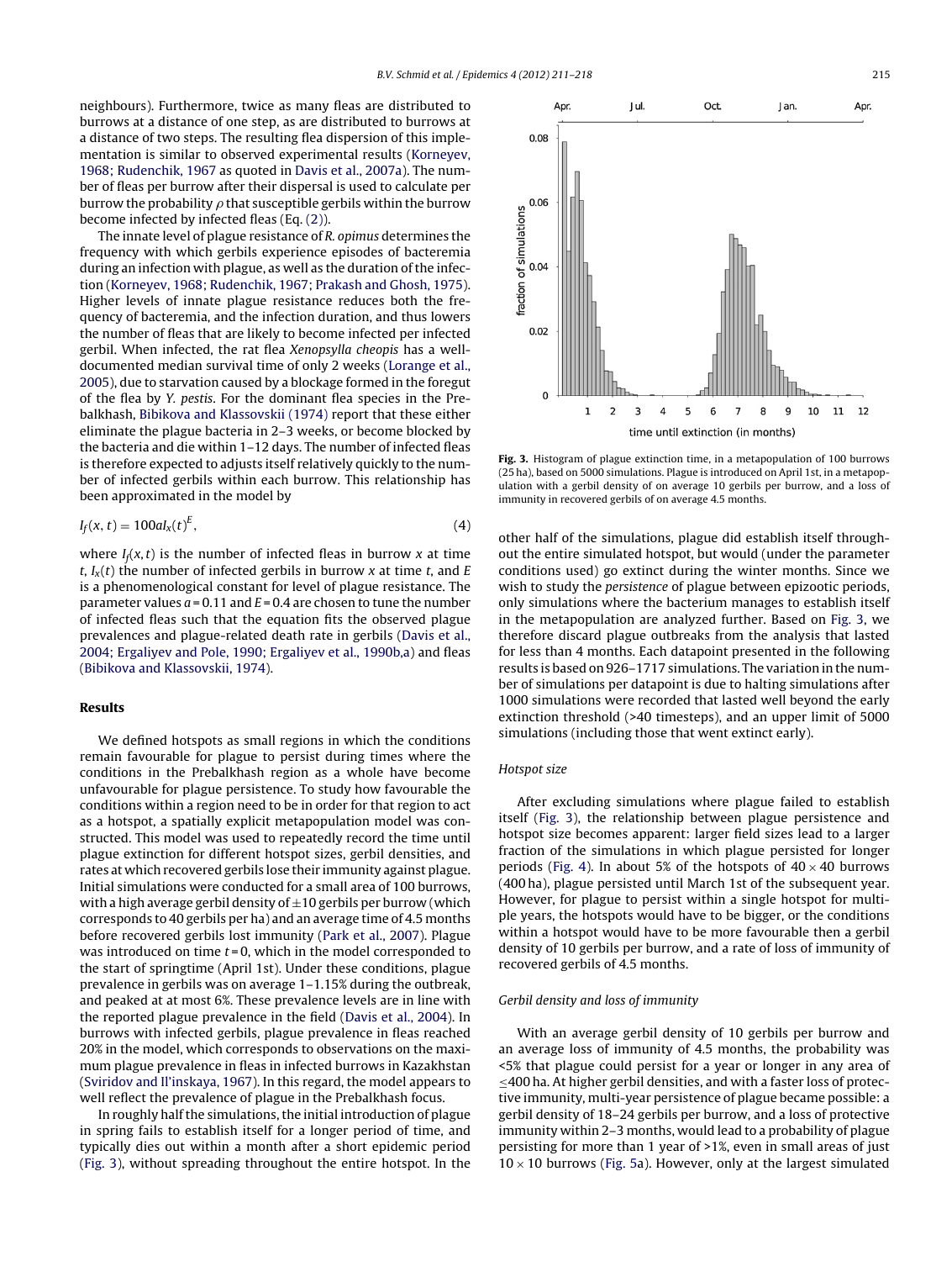<span id="page-5-0"></span>

**Fig. 4.** Plague persistence as a function of field size. Black lines denote the fraction of major plague outbreaks, from the start of the outbreak on April 1st in a given year, that persist until November 1st, December 1st, . . .,to March 1stthe subsequent year, for different hotspot sizes. Gerbil density is 10 gerbils per burrow, and recovered gerbils lose their immunity in on average 4.5 months.

hotspots (400 ha), and under the most favourable conditions was there a small probability (0.1%–0.5%) that plague would persist for an entire inter-epizootic period (>4 years, Fig. 5b).

#### How many hotspots?

For hotspots to be a mechanism of plague persistence in the Prebalkhash region, it is not necessary that a single hotspot is able to maintain plague for four consecutive years. During an epizootic, the bacterium will probably seed multiple hotspots throughout the Prebalkhash, and only one of those hotspots would need to persist for the full duration of the inter-epizootic period for plague to persist in the Prebalkhash region in general. However, although a very large number of hotspots could fit within the Prebalkhash region, the fact that plague was not detected by the surveillance efforts during inter-epizootic periods implies that the combined area of these hotspots (which would contain a much higher density of



**Fig. 6.** Relative hotspot area in the study region that is necessary for plague persistence. Given the chance that plague persists for Y years in a single hotspot of particular size, the number of hotspots necessary to have a 95% chance that plague persists can be calculated, and the total hotspot area plotted as the percentage of the total area of the Bakanas, Akdala and Saryesikotrau plains. Plotted for hotspot sizes up to 400 ha, under high gerbil densities (23 gerbils/burrow), and a short period of adaptive immunity (2 months).

gerbils, compared to their surroundings; [Frigessi](#page-7-0) et [al.,](#page-7-0) [2005\)](#page-7-0) is small enough to evade detection.

If we assume the most favourable conditions of our tested parameter range (e.g. 23 gerbils per burrow and a loss of immunity in 2 months), the probability that plague persists for Y years in a single area of size S can be transformed into a 95% probability that in at least one of N hotspots of size S, plague persisted for Y years (Fig. 6). Doing so reveals that under these conditions, plague can easily persist for 1 year in hotspots that cover only 0.02% of the combined surface of the Bakanas, Akdala and Saryesikotrau plains (the sub-region of  $\pm 3.68$  million ha ([Davis](#page-7-0) et [al.,](#page-7-0) [2007b\)](#page-7-0) of the Prebalkhash considered in this study). However, for plague to persist in at least 1 hotspot during an inter-epizootic period of 4 years would require a high number of large hotspots (300–400 ha) that together cover between 4.5–25% of these 3 plains (Fig. 6). Although plague might frequently be missed by sampling in a hotspot, the unusual large number of gerbils in these hotspots compared to



**Fig.** 5. The contour plot in (a) shows the probability of plague persistence for one year in a metapopulation of  $10 \times 10$  burrows (25 ha) and the contour plot in (b) shows the probability of plague persistence for four years in a metapopulation of 40  $\times$  40 burrows (400 ha). The x-axis in both plots shows the rate at which recovered gerbils lose their immunity, where a rate of 0.037 corresponds to an average duration of immunity of 27 time steps, i.e., 4.5 months. On the y-axis the number of gerbils per burrow is shown.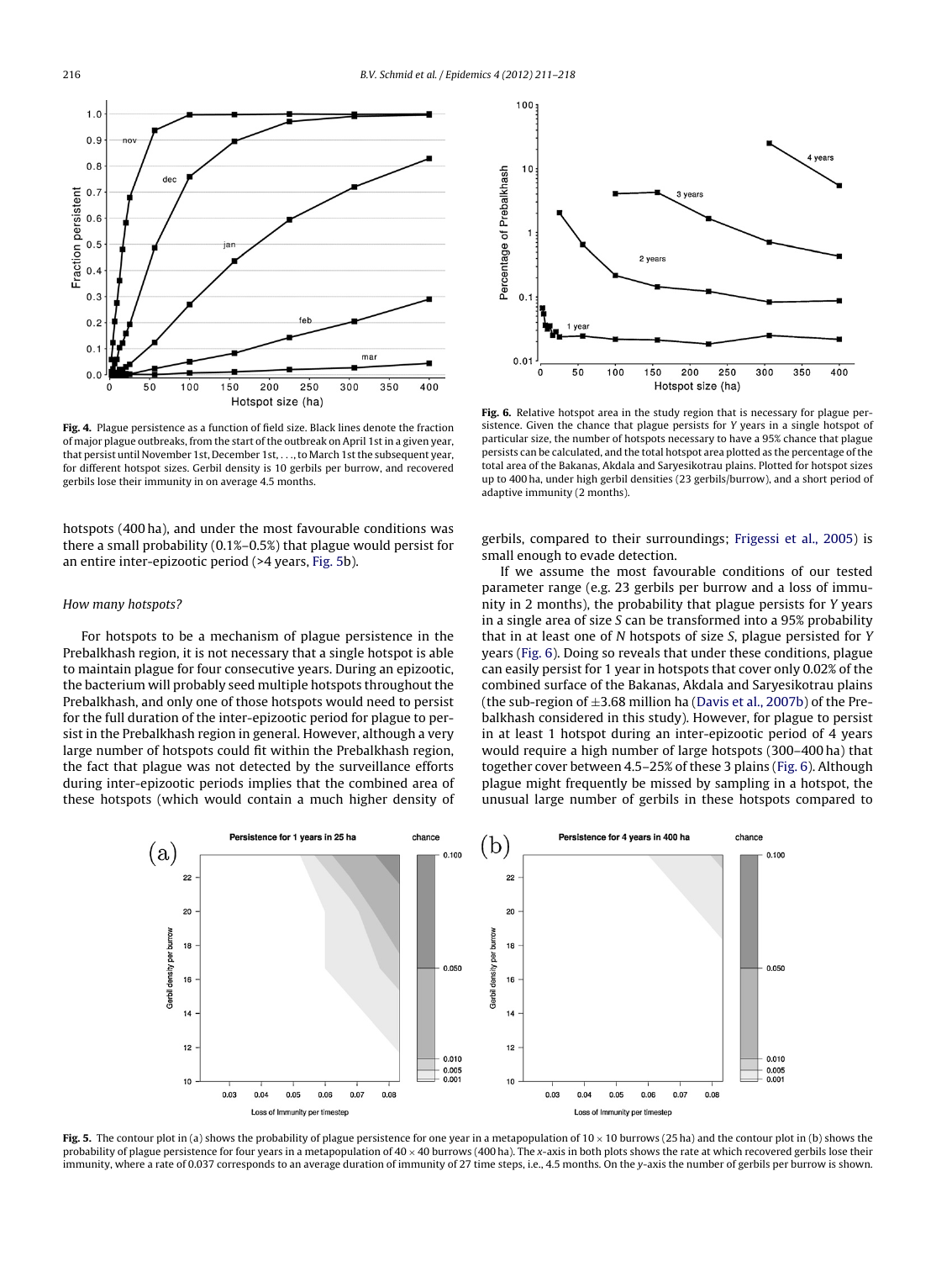<span id="page-6-0"></span>the surrounding terrain would have been noted and documented. Under a more moderate set of parameters (lower gerbil density, longer duration of immunity), the total area of the study area that would have to act as a hotspot would only increase: if we repeat our calculations for a gerbil density of 17 gerbils per burrow, and an immunity that lasts 3 months, a 2-year inter-epizootic period would already require that 32% of the Prebalkhash region consists of plague hotspots.

#### **Discussion**

Based on the model simulations ([Fig.](#page-5-0) 6), it has become clear that under normal parameter conditions an unrealistically large fraction (>32%) of the Prebalkhash region would have to act like a hotspot, for hotspots to be the sole mechanism of plague persistence through inter-epizootic periods. Even under very favourable conditions for plague persistence between 4.5% and 25% of the Prebalkhash region would have to act like a hotspot. The high density of gerbils that need to be present for this in such hotspots would undoubtedly have been noticed by the existing surveillance efforts.

The main bottleneck for plague persistence in the model is the winter period ([Fig.](#page-4-0) 3), during which the infection dynamics of plague are largely confined to the within-burrow plague dynamics, as there is no migration and less foraging by gerbils by which infected fleas could spread to other burrows ([Prakash](#page-7-0) [and](#page-7-0) [Ghosh,](#page-7-0) [1975;](#page-7-0) [Randall](#page-7-0) et [al.,](#page-7-0) [2005;](#page-7-0) [Frigessi](#page-7-0) et [al.,](#page-7-0) [2005\).](#page-7-0) Furthermore, no new gerbils are born during winter, and thus the only source of new susceptibles is recovered gerbils that lose their immunity to plague during the winter months. Because of the lower levels of interaction between burrows in winter (which, due to the lack of quantitative data, we assumed to be 3-fold lower than in summer), the increased chance of plague persistence in larger simulated hotspots ([Fig.](#page-5-0) 4) is mostly due to the larger number of burrows with infected gerbils at the start of winter, which makes it more likely that plague will persist until spring in at least one of them.

In the model we assumed that the great gerbil population within hotspots would consist of gerbils with a uniform high level of innate plague resistance, because the prolonged exposure of the gerbil population within a hotspot to plague (both during and between inter-epizootic periods) would have likely selected for a high level of innate plague resistance [\(Gage](#page-7-0) [and](#page-7-0) [Kosoy,](#page-7-0) [2005\).](#page-7-0) In future work, this assumption could be tested by combining experimental measurements on plague vulnerability with plague infection dynamic models [\(Fischer](#page-7-0) et [al.,](#page-7-0) [submitted](#page-7-0) [for](#page-7-0) [publication\),](#page-7-0) to elucidate for example the role of older gerbils in maintaining the plague bacteria within otherwise highly resistant gerbil populations. However, whether a larger diversity in innate resistance would be beneficial or detrimental for plague persistence is not clear, and will depend on the balance between its positive effect on between-burrow plague transmission during winter, and its negative effect on the population density of gerbils in general due to a higher mortality rate.

There are several other factors that could also be argued to affect plague persistence by means of hotspots:

• Dynamic hotspots: unlike stationary hotspots, the dynamic variant of a hotspot would not be tied to a single location, but would move through the Prebalkhash focus from one favourable area to the next [\(Fedorov,](#page-7-0) [1944](#page-7-0) as quoted in [Davis](#page-7-0) et [al.,](#page-7-0) [2007b;](#page-7-0) [Rohani](#page-7-0) et [al.,](#page-7-0) [1997;](#page-7-0) [Sherratt](#page-7-0) [and](#page-7-0) [Smith,](#page-7-0) [2008\).](#page-7-0) However, during winter the infection dynamics of plague within a dynamic hotspot would be very similar to that of plague in a stationary hotspot, as the persistence of plague during winter is predominantly determined by within-burrow disease dynamics, as there is no migration and little foraging activity (see [Table](#page-2-0) 1). Therefore,the strong bottleneck

for plague persistence that occurs during the winter season in stationary hotspots would likely apply to dynamic hotspots as well.

- Slow-down of plague dynamics in winter: the within-burrow infection dynamics presented in this metapopulation model are formulated as being independent of season. There are however some indications that this might be a too stringent assumption. For gerbils, [Park](#page-7-0) et [al.](#page-7-0) [\(2007\)](#page-7-0) has reported an up to 5 times faster loss of immunity in gerbils during the winter period than during the summer period, although this finding is still disputed (Begon et al., 2006). For Xenopsylla fleas, [Gage](#page-7-0) [and](#page-7-0) [Kosoy](#page-7-0) [\(2005\)](#page-7-0) reports that these fleas might survive their plague infection in an inactive stage through winter. How frequently infected fleas would survive the winter, and whether these fleas are still infectious after hibernation is unknown. Both an increased loss of immunity in gerbils and an increased chance of survival for infected fleas in winter would have a positive effect on the chance of plague persistence within a burrow through winter.
- Plague transfer between hotspots: plague can be transported over long distances via infected fleas carried by predators and birds living in the Prebalkhash region (Aikimbajev et al., 2003; Heier et al., 2011; Wimsatt and Biggins, 2009). This opens up the possibility that during an inter-epizootic period, plague can persist in a relatively small number of hotspots, if these hotspots are frequently re-infected by each other through long-distance transport of infected fleas. Plague transfer between hotspots would in theory reduce the total number of hotspots needed for plague to persist through an inter-epizootic period, as newly infected hotspots compensate for the loss of existing plague-infected hotspots. A similar mechanism has been suggested for plague spread between prairie-dog towns in Colorado ([Salkeld](#page-7-0) et [al.,](#page-7-0) [2010\).](#page-7-0)

In conclusion, for plague hotspots to be the primary mechanism ofinter-epizootic plague persistence in the Prebalkhash focus, they would have to be so numerous and large that their existence and role would be self-evident from plague surveillance efforts [\(Fig.](#page-5-0) 6). Hotspots alone are therefore unlikely to have played a dominant role in plague persistence in the Prebalkhash, and additional mechanisms are needed if Y. pestis is to persist in this focus, such as survival in alternative host species, survival in fleas, or in the soil of gerbil burrows. It is an interesting problem for future research to analyze the ability of current surveillance practices in the Prebalkhash region to discover hotspots of the minimal size and frequency that we estimate to be necessary for plague persistence.

#### **Acknowledgment**

We would like to thank our colleagues at the Kazakh Scientific Centre for Quarantine and Zoonotic Diseases, Almaty, Kazakhstan, for making some of the Russian literature accessible to us.

#### **References**

- Addink, E.A., De Jong, S.M., Davis, S.A., Dubyanskiy, V., Burdelov, L.A., Leirs, H., 2010. The use of high-resolution remote sensing for plague surveillance in Kazakhstan. Remote Sensing of Environment 114, 674–681.
- Aikimbajev, A., Meka-Mechenko, T., Temiralieva, G., Bekenov, J., 2003. Plague peculiarities in Kazakhstan at the present time. Przeglad Epidemiologiczny 57, 593–598.
- Ayyadurai, S., Houhamdi, L., Lepidi, H., Nappez, C., Raoult, D., Drancourt, M., 2008. Long-term persistence of virulent Yersinia pestis in soil. Microbiology 154, 2865–2871.
- Bacot, A.W., Martin, C.J., 1914. Observations on the mechanism of the transmission of plague by fleas. Journal of Hygiene 13, 423–439.
- Begon, M., Klassovskiy, N., Ageyev, V., Suleimenov, B., Atshabar, B., Bennett, M., 2006. Epizootiologic parameters for plague in Kazakhstan. Emerging Infectious Diseases 12, 268–273.